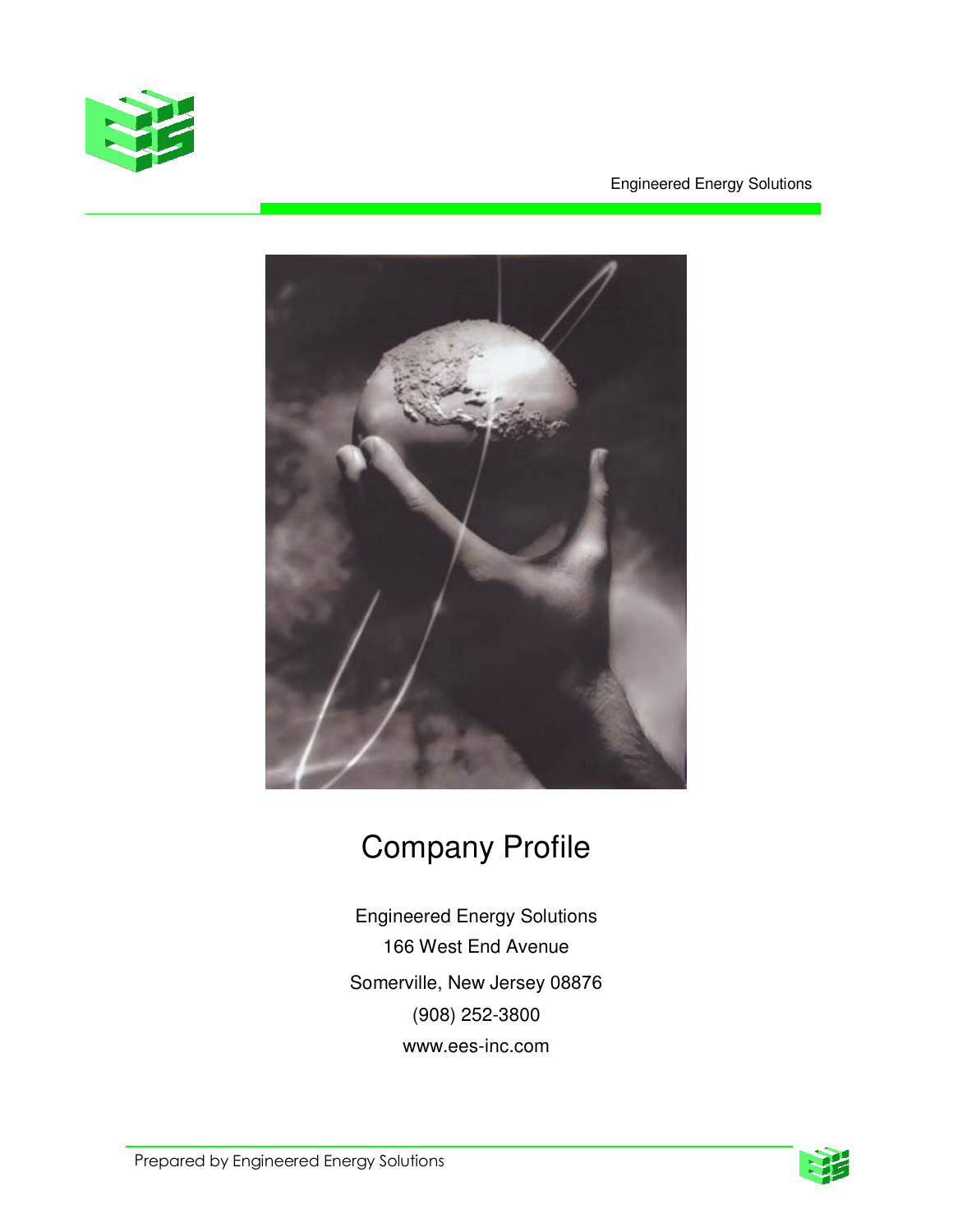

# **Company Background**

# **How EES Started**

Engineered Energy Solutions Inc. (EES), was started with the simple idea of using industrial-based control solutions to decrease the operating costs of our clients' mechanical systems within their buildings. Back in 1982, the founder of EES, Pat Miller, saw a need in the retrofit business whereby mechanical solutions were only meeting part of our clients' goals. The mechanical equipment was not being operated in the most efficient manner thereby increasing payback along with operational costs.

Standardized DDC (digital direct control) products were not flexible enough or capable of running a facility "on the edge" in a reliable manner. They offered a low cost initial investment but would ultimately cost the client more in terms of increased downtime, control equipment failures, and expensive service contracts which ultimately tied the hands of the client. EES utilizes PLCs (programmable logic controllers) to perform the optimization and control because they put control and ownership of the system with the client. EES clients want our expertise…..they are not tied to it.

The industrial-based equipment, utilized by EES, results in less downtime and increased reliability over DDC hardware. As a result, the cost of component replacement with DDC systems is greater and ultimately costs the client more during the life of the system. Also, if budgets are tight, clients tend to forgo fixing issues which leads to manual operation resulting in increased inefficiencies. Another factor is that upgrades to DDC systems can be costly and usually occur more frequently thereby using up capital. EES has an installed base of PLC systems that have been running for over 25 years without hardware issues or need for upgrade.

EES' first product was called PROCOS which stands for Programmable Chiller Optimization System. Along with PROCOS, EES developed an air handler solution, called AIRCOS, which can be used in conjunction with PROCOS to provide a systemwide optimized building. The solutions were expanded as our clients drove us to add more features including compressed air, electrical monitoring, cooling tower treatment, and other utilities.

These solutions utilized PLC-based industrial controls because EES found that no two plants were alike and they needed to be customized to fit each client. The idea that no two facilities were alike also provided the engineers at EES a greater level of experience in dealing with the complexities of building systems. System interaction

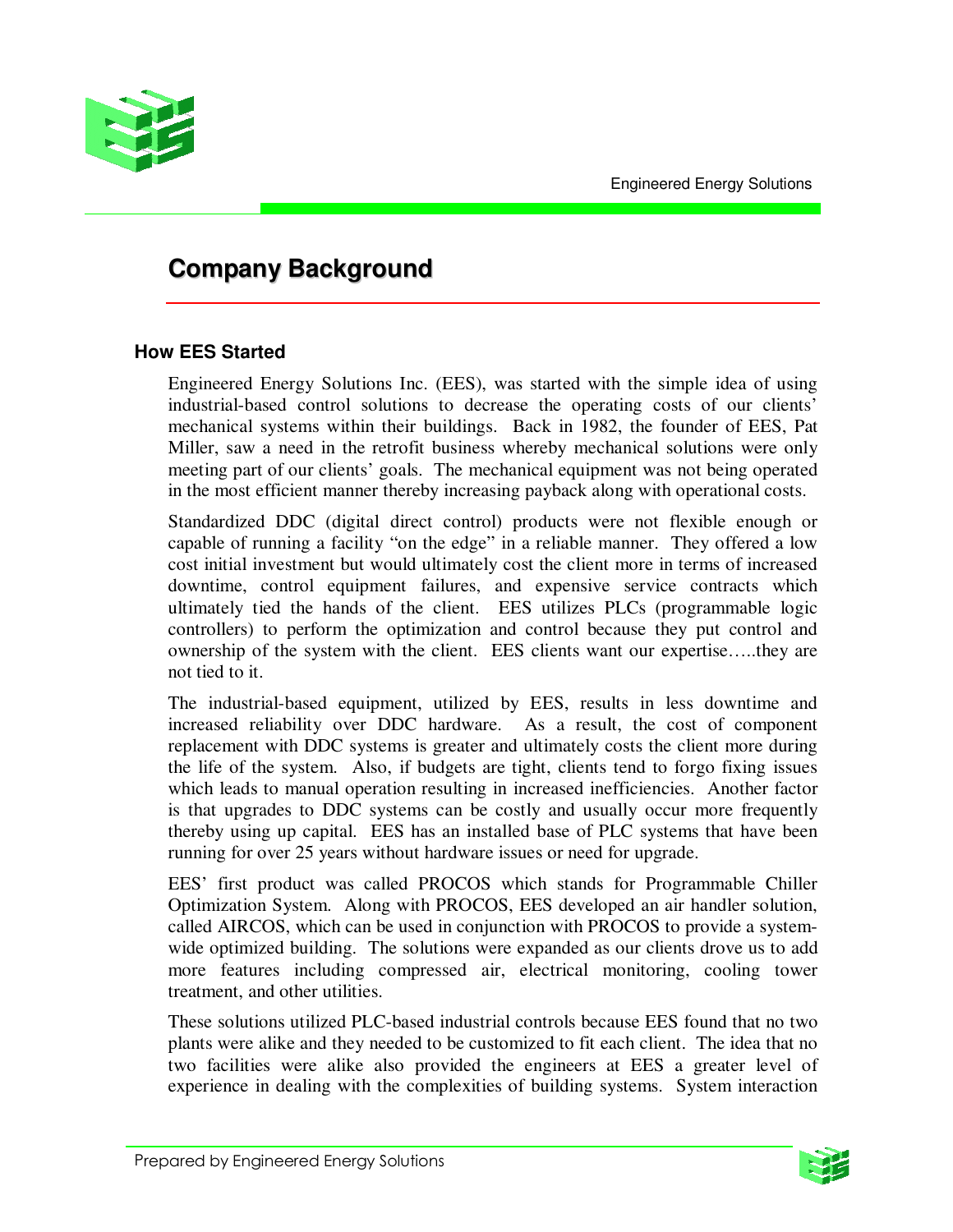

and the effects of optimizing one system at the expense of another is how EES can produce the lowest overall operating cost and greatest building efficiency. This is where EES truly differentiates itself – the ability to provide the best control solution with mechanical, electrical, and operational experience to provide the lowest total cost of ownership for our clients. The control hardware is the tool. The PROCOS PEOPLE utilize the tool to create value for our clients.

EES control solutions are automated and optimized. EES has provided systems where the operator makes decisions on which equipment to run all the way to systems which do not require any operator intervention. EES has a library of optimized algorithms that have been acquired through the years which can be applied across multiple mechanical systems. We ensure that your facility will operate in the most efficient and optimized manner. We will prove it by benchmarking the operation prior to project installation and then comparing it with the operation after the project has been installed.

Our methodologies, systems and products are integrated to provide the control, optimization and automation for chiller plants, boiler facilities, environmental space conditions, air quality management, hot water production from waste heat as well as strategic energy source management for new and existing facilities.

# **Market Expansion to Pharmaceutical, Transportation, and Life Safety**

Using industrial-based PLC controls on building systems allowed EES to expand into other areas. EES had been involved in the Pharmaceutical production spaces, critical warehousing, active space pressurization control, and clean room applications were the next logical steps. EES has gained experience dealing with the FDA and can perform validation for HVAC, utility, and process systems. We have helped our pharmaceutical clients through the commissioning and validation process so that they meet FDA requirements and standards as well as their internal Validation Master Plans. Critical warehousing and cold storage facilities for manufactured products also fall under our level of expertise. EES can provide a turnkey automation solution or be involved in any manner from conception through start-up, commissioning, and validation. Our core competencies increased in the pharmaceutical sector to include QBAS (Qualified Building Automation Systems) and process control. Our clients have driven us to grow in these areas as it is our personnel which differentiate EES from other companies. Our clients realize value through the use of our HVAC, utility, and process subject matter experts.

With life safety projects, PLCs and industrial instrumentation are the norm. EES extended into the life safety market with tunnel ventilation systems. EES has installed

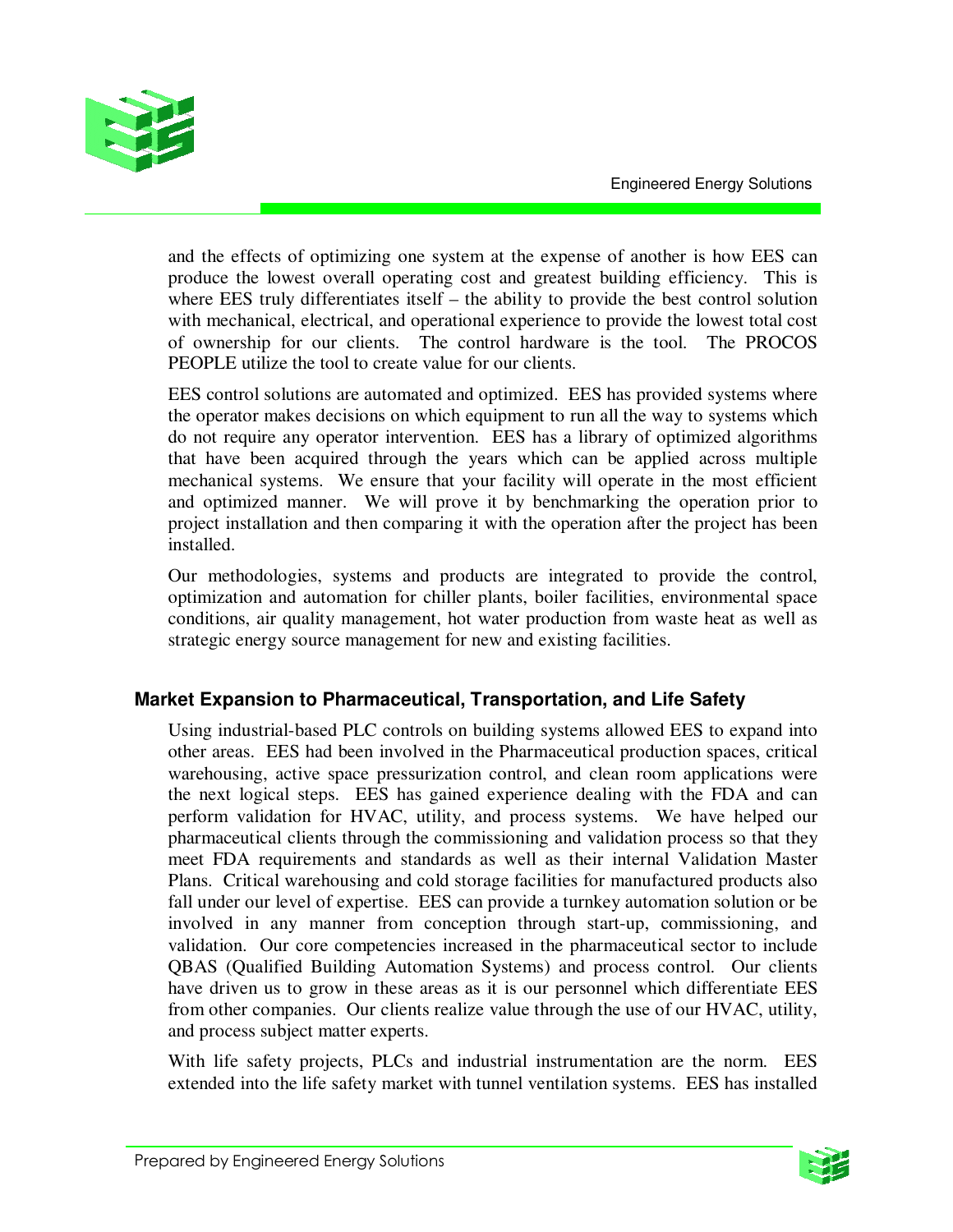

several systems around the tri-state area. Since EES has worked for the major public transportation agencies such as the MTA, Amtrak, and Port Authority, we have been asked to perform more work included SCADA applications, dry standpipe systems, electrical monitoring, and generator work. We have had extensive involvement with the FDNY and other agencies for the approval and implementation of our life safety projects. With EES involvement, we leverage our experience so the client can be assured that our systems will meet the regulations put forth by any governing agencies.

# **From Automation to Information**

EES systems have transformed. This has been driven by our clients but also by our desire to innovate and leverage our expertise. Our installations have grown from automation and optimization to expert information systems. Only through measurement and verification, can our clients' return on investment be proven with real time data. EES has created energy dashboards, mechanical system diagnostics, and multivariate exception reporting so that the client can not only view system operation but analyze where potential issues using the EES knowledge base. Our systems also track consumption of water usage, chemical usage, totalized flow rates, and electrical consumption for each piece of equipment. Alarms and thresholds are programmed so operators are alerted with proactive messages. Our systems are designed to increase the lifetime of all mechanical equipment.

Whether it is through rotated duty schedules, running the most efficient equipment, or highlighting equipment that is no longer running at design, EES solutions will ensure that the client has all the tools necessary to run their system in the most optimal manner. EES controls systems do not have set sequences which have a piece of equipment run as the lead all of the time. Our systems allow the operator to select as well as let the automation select the equipment to run.

All EES systems are designed for disaster recovery. Equipment may fail from time to time due to devices outside of the control system causing a failure. EES systems are designed to take evasive action in the event of such occurrences. EES will even design in features that may not have been specified but are important for the operation of the facility.

For example, plate and frame heat exchangers are not used for free cooling during the summer because they cannot meet chilled water supply temperatures because of the outside air conditions. At one pharmaceutical, EES designed in the use of the plate and frame heat exchanger in the event that no chillers were running to provide an

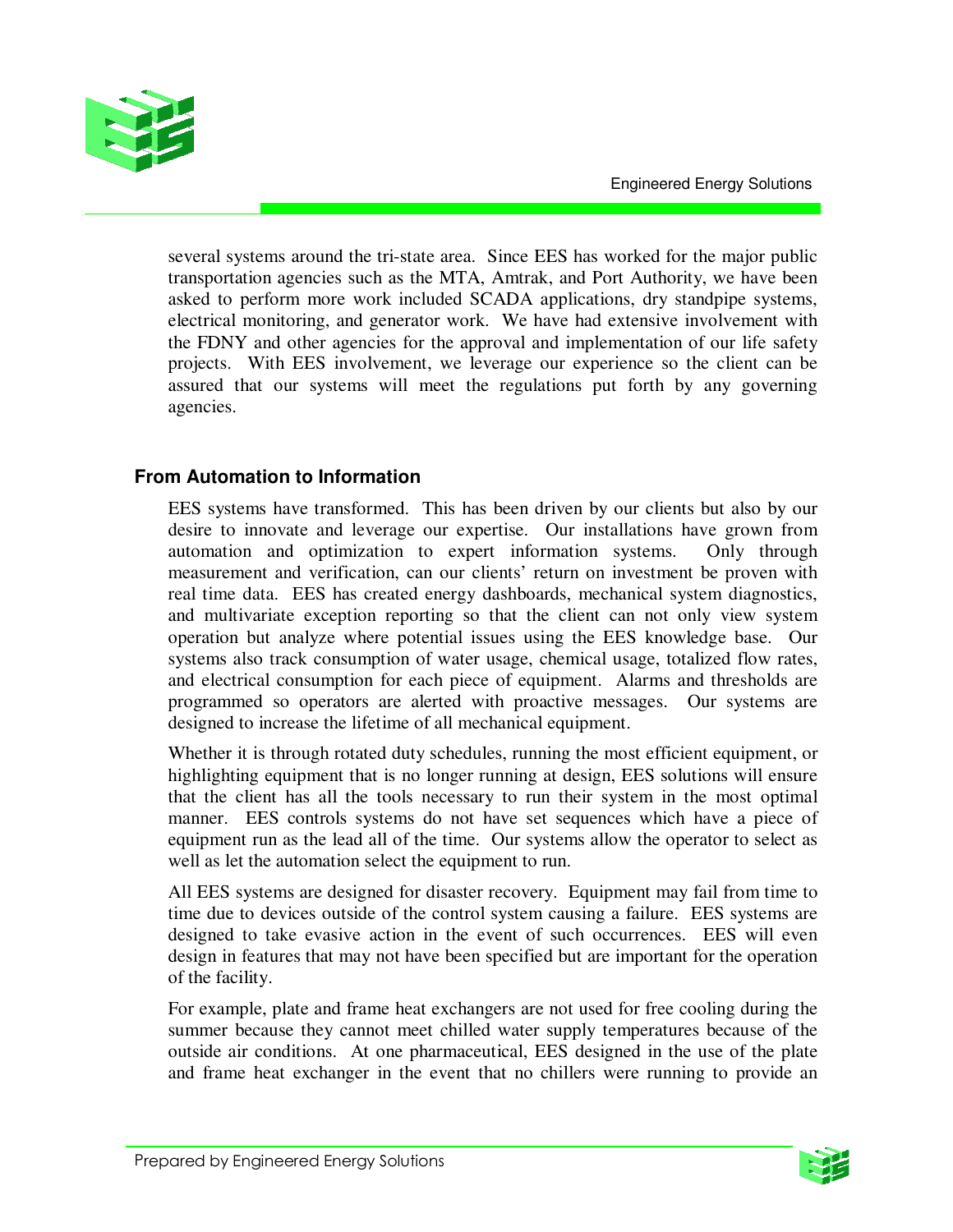

elevated level of cooling for production equipment. In one case, the heat exchanger ran automatically due to all chillers failing. The heat exchanger provided enough cooling for the production cycle to complete rather than have lost product. The value of the product saved was over \$2 million dollars.

#### **Client Longevity**

Most of our clients have done repeat business with us for years. Once, they experience the "EES Advantage", they realize that we are truly there as a partner to help them achieve operational efficiency.

"I would like to take this opportunity to thank Engineered Energy Solutions for the dedication and effort the company has shown to New York Life over the years. EES has increased our overall energy efficiency and infrastructure reliability for over 20 years. The mix of control experience and mechanical expertise from EES has allowed New York Life to run their facilities in the most efficient manner to maximize cost savings while minimizing downtime and system repairs.

New York Life has implemented many EES solutions including AHU control, chiller plant optimization, data center energy reduction, and building management systems. Each system was designed, installed, and commissioned with minimal impact to current operations.

EES' attention to detail, experience, and operational expertise are unique in the control industry and New York Life has benefited from this relationship. We consider EES to be a partner in our energy reduction initiatives."

Richard Plunkett, Engineer, New York Life Insurance Company

"EES performed exactly as we expected. Actually, you exceeded expectations. EES was regarded at the expert for the QBMS startup and commandeered a great deal of respect from the engineers, automation technicians and management.

The work was always thorough and delivered on time. Reviews and behind-the-scenes work seemed to always be complete and we didn't have to work with you on improving performance at all. That has been a great relief for me personally, as I find I generally have to hold hands with the contractor.

Lilly folks were impressed with the precise schedule and flawless execution of the schedule. By flawless I mean that although there were the unavoidable surprises that all start-ups have, EES led

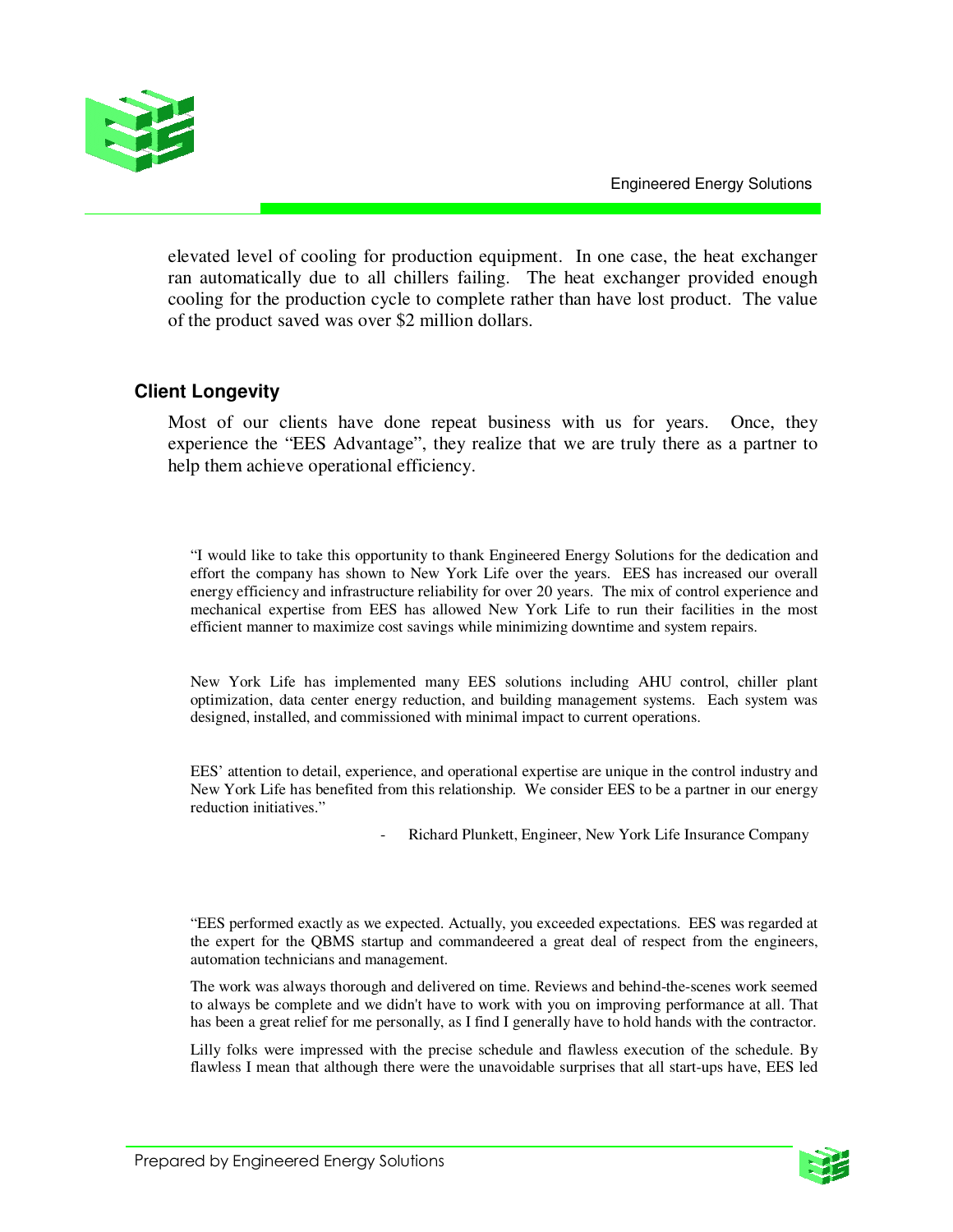

the team through all issues and made sure they got resolved. That is the most I could hope for. I am very pleased."

Dan Grill, Automation Team Leader, Eli Lilly

# **New Approach to Project Execution**

EES engineers have been categorized over the years as subject matter experts (SMEs). Our experience with mechanical systems in a myriad of vertical markets has allowed us to expand this expertise. As a result, EES can fulfill any role in the project execution life cycle. We can be on the engineering and design side, the construction side, and the service and maintenance side.

We have developed a unique delivery model which leverages our SMEs along with the ability for our clients to bid out the pieces which we consider to be more of commodity (i.e. panel building, installation, equipment purchase). The approach is called SPEC-DO-COMM.

It is a design-build approach where EES SMEs will work with the client to develop a specification and drawings which is tailored to meet the exact needs of the client and create the greatest return on investment. We will also design the system for serviceability and ease of maintenance. This is the SPEC piece.

The client then takes the specification and bids it out to equipment suppliers, panel builders, mechanical contractors, and electrical contractors to get competitive pricing. Clients will use their own list of approved suppliers..EES documentation standards are leveraged to create detailed drawings including all point to point wiring and panel layouts. This is the DO piece of the method.

EES would retain the ability to program the system to maximize system efficiency and optimization. Once installation is complete, EES would come in, install the software, and commission the system for proper operation. We would ensure that as-built documentation is provided and proper training has been performed. The operation of a system will revert back to the skills of the operator. We provide the training so the operator utilizes his skill to maximize energy savings and reliability. This is the COMM piece.

This method can be applied locally or in remote installations which would allow the client to use local suppliers and contractors while leveraging EES' expertise. EES would be on site only when required. The client gets the best of both worlds and has a system which will meet his exact needs. With clients who have multiple installations, a level of consistency will be maintained as well.

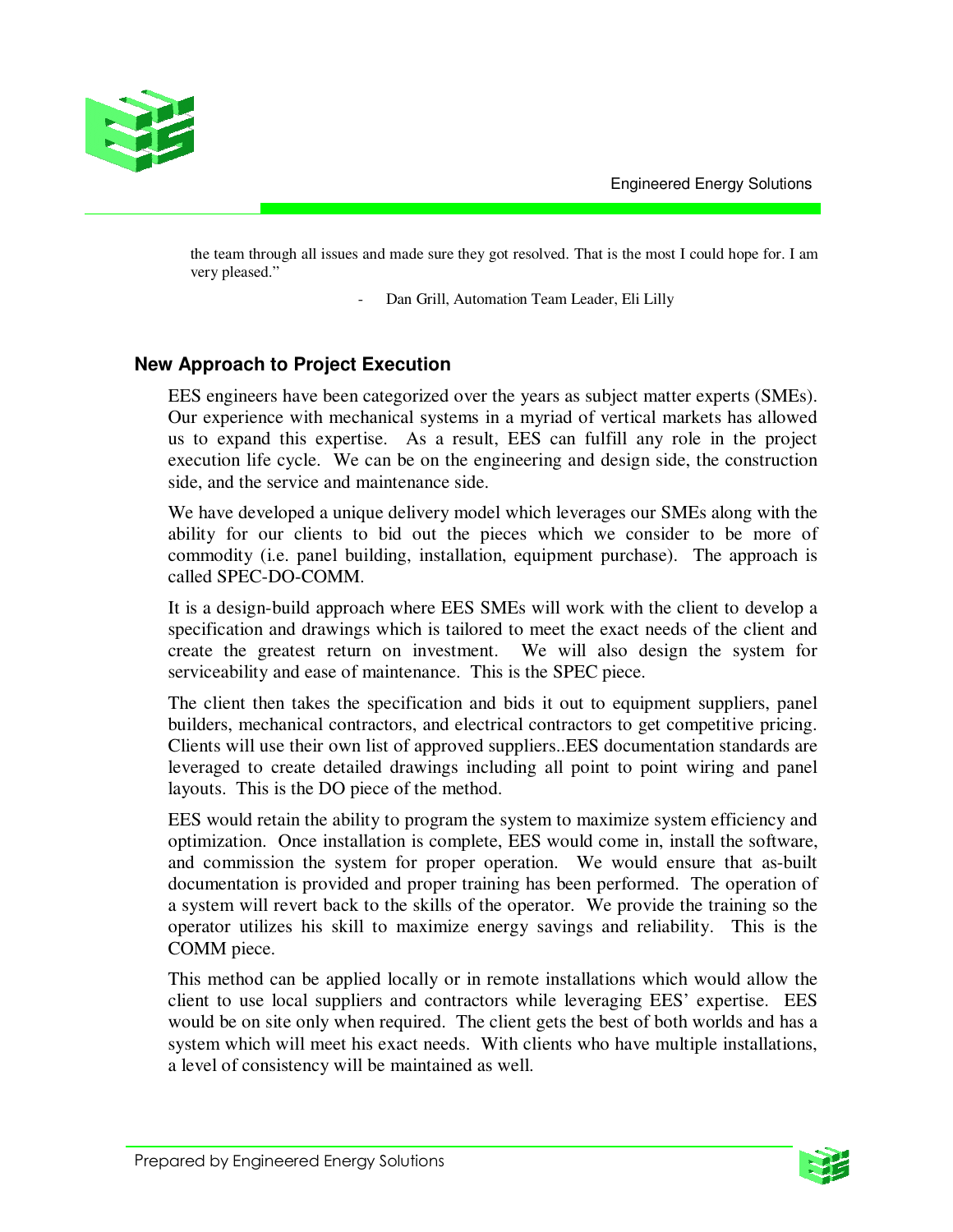

Engineered Energy Solutions







Certified Green **Building Engineer** 







Uptime Institute®